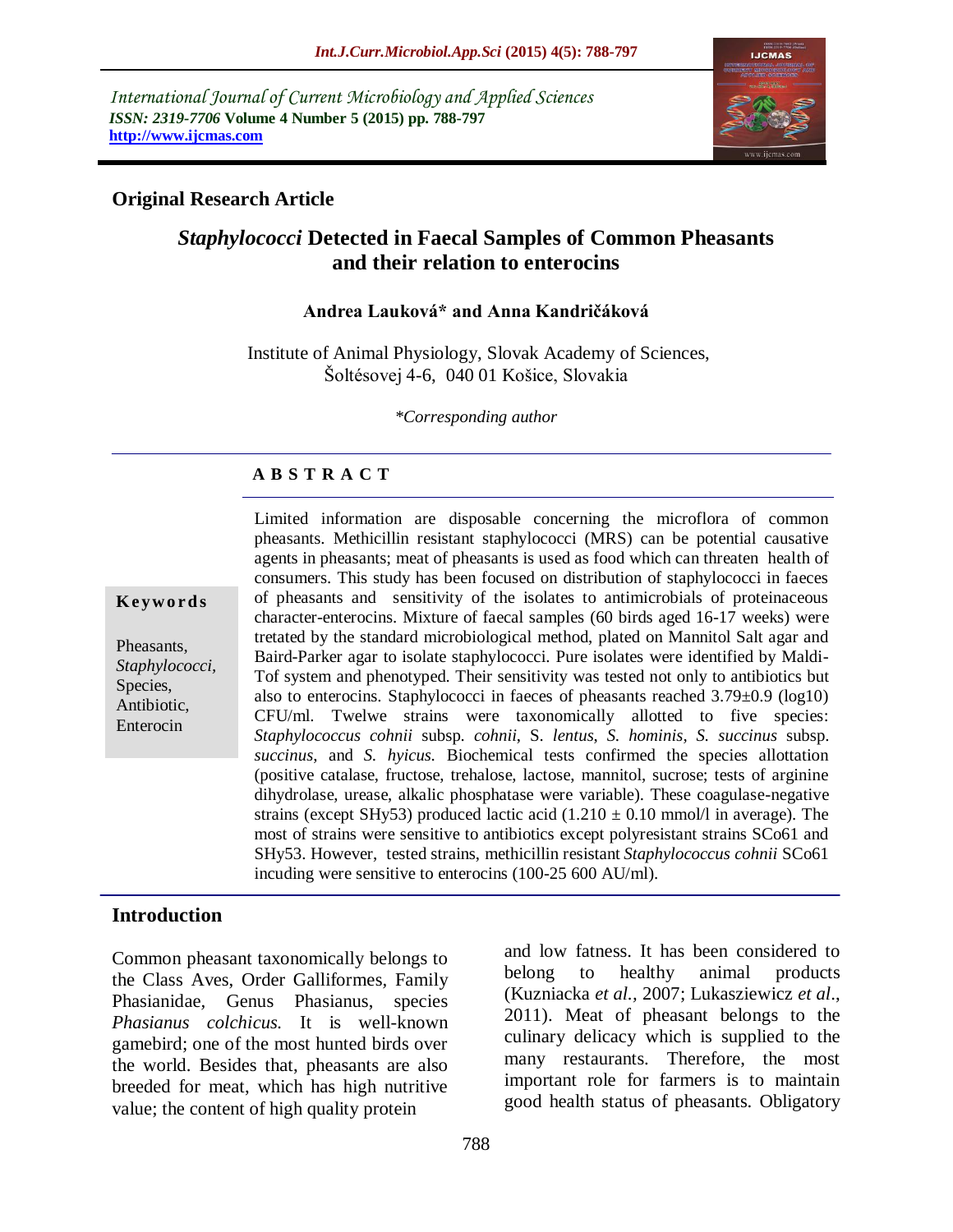intestinal microflora is very important in the development of the immune system; animals can resist the invading of pathogenic or spoilage bacteria and enhance the ability to resist infection (Xu Shulin and Shen Xiuli, 1998). Up to now, only limited information can be found concerning the microflora of common pheasants. Xu Shulin and Shen Xiuli (1998) reported bifidobacteria, lactobacilli, bacteroidacae as dominant microflora in pheasants aged 10-30 days. In our previus studies, lactobacilli and enterococci were detected in faeces of pheasants (Kandričáková, 2014; Kandričáková and Lauková, 2014). These bacteria belong to lactic acid–producing Firmicutes. However, staphylococci mostly those coagulase-negative (CoNS) also form a part of obligatory microflora in pheasants (Lauková *et al.,* 2012a). From spoilage bacteria, *Campylobacter jejuni* was detected in pheasants (Nebola *et al.,* 2007). In this study, we have been focused on the genus *Staphylococcus* from two general aspects; to spread information related to the basic microbiology as well as to test antibiotic phenotype in the isolates with the impact on methicillin resistance. Methicillin resistant staphylococci (MRS) can be potential causative agents in pheasants husbandry which in relation to the fact that their meat is used as food can be a risk for health of consumers. Therefore, sensitivity of staphylococci to antimicrobials of proteinaceous characterbacteriocins/enterocins (Franz *et al.,* 2007) was also tested. Bacteriocins (enterocins) can be beneficially applied in husbandry from at least two points; their beneficial effect has already been reported in poultryhens (Lauková *et al.,* 2015a), Japanese quails (Lauková *et al.,* 2004), ostriches (Lauková *et al*., 2015b), rabbits (Pogány Simonová *et al.,* 2009; Lauková *et al*., 2012b, Szabóová *et al.,* 2011); their usage acceptance is not related to evaluation by

EFSA and they do not leave residues in meat.

# **Materials and Methods**

### **Isolation of staphylococci**

Faeces from 60 birds aged 16-17 weeks (mixture samples) were sampled in the semiwild environment of West Slovakia. Pheasants fed commercial feed mixture BZ 2 plus (Hrajnovka, Bratislava, Slovakia) and had access to water *ad libitum*. They were located in the aviaries with free movement. Handling and all care was provided in relation with acceptance of Slovak Veterinary and Food Administration and breeder. Samples were treated by the standard microbiological method-International Organization for Standardization-ISO; appropriate dilutions (1g of faeces) were diluted in Ringer solution (Merck, Germany), mixed using the Stomacher (Masticator, Spain) and plated on Mannitol Salt agar (Difco-ISO14385) or Baird-Parker agar with supplement (Difco, Maryland, USA, ISO-6888) to isolate staphylococci. Plates were incubated at 37º C for 24-48 h. Bacteria were counted as an average count of colonies in the highest dilution per sample and expressed in colony forming unit per gram of sample (CFU/g  $\pm$ SD). Nineteen randomly picked up colonies were controlled for their purity and submitted for the species identification.

### **Species identification by Maldi-Tof system and phenotypic tests**

Staphylococci were identified by Maldi BioTyper TM identification system (Bruker Daltonics, 2008) based on analysis of bacterial proteins by Maldi–Tof mass spectrometry. Lysates of bacterial cells were prepared according to the instruction of producer (Bruker Daltonics, 2008) prior to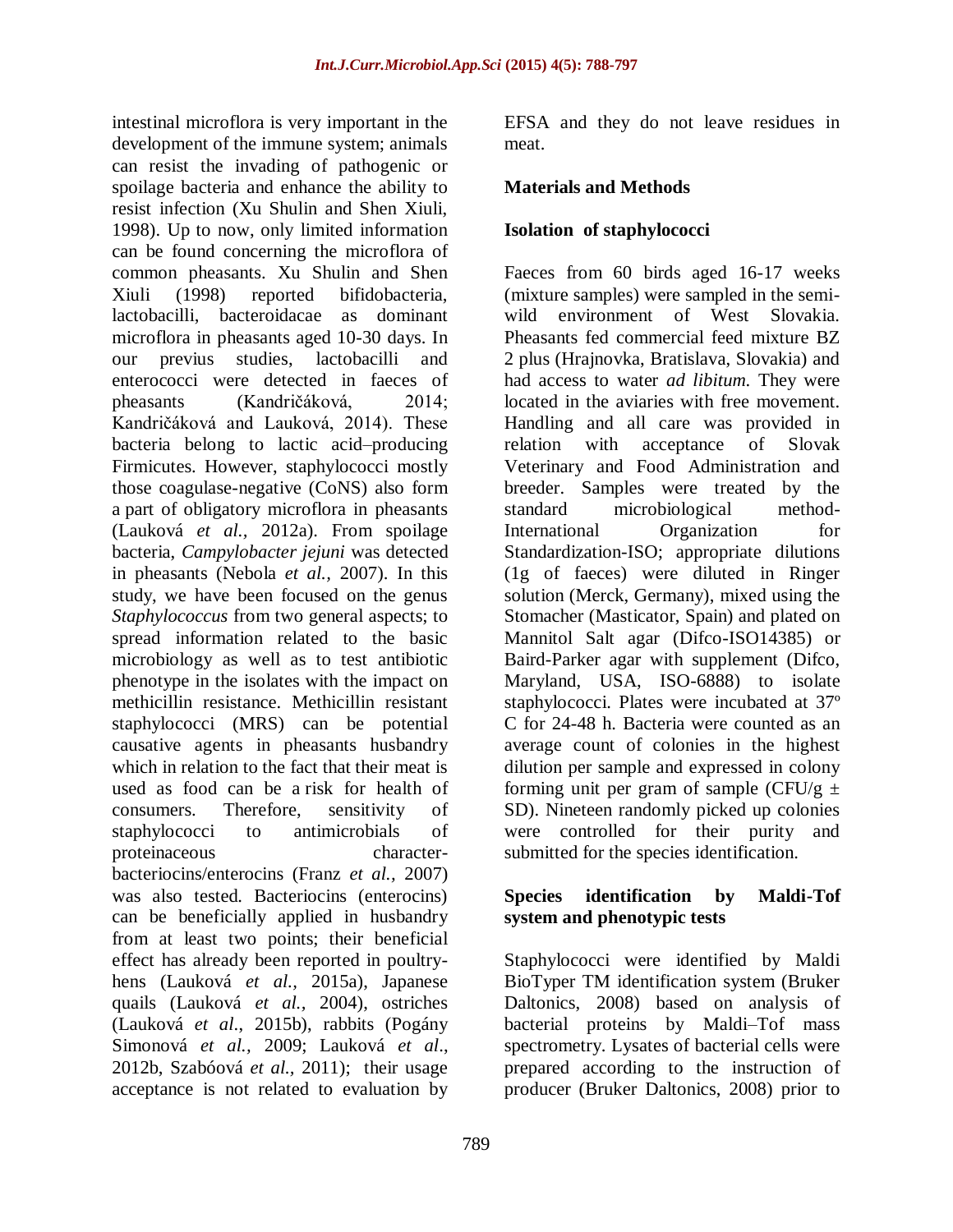identification. In addition, biochemical (phenotypic) characterization was performed by the use of the commercial BBL Grampositive Crystal kit (Becton and Dickinson, Cockeysville, USA) to confirm the species allotation following the properties and reference-type strains according to Bergeys Manual (2009). Formation of acid from fructose, lactose, sucrose, trehalose, mannitol was evaluated, arginine deamination, urease, alkalic phosphatase, catalase and coagulase reactions were performed.

### **Antibiotic phenotype, lactic acid production**

Antibiotic susceptibility was evaluated by the agar diffusion method (Clinical and Laboratory Standards Institute method-CLSI, M07-A9, 2012) involving 13 antibiotics from three suppliers (Becton and Dickinson, Cockeysville, USA; Lach-Ner, Czech Republic and Fluka, AG Switzerland). Following antibiotic disks were used according to the manufacturers guides and clinical practise: novobiocin, neomycin (Nb, Neo-5 µg), lincomycine (Lin-2µg), methicillin, ampicillin, tobramycin, gentamicin (Met, Amp, Tob, Gnt-10  $\mu$ g), penicillin (Pnc-10IU), erythromycin (Ery-15µg), chloramphenicol, vancomycin, tetracycline (Chc, Van, Tct-30 µg) and phosphomycine (Fos-200 µg, Fluka).

Strains were cultivated in Brian Heart Infusion-broth (pH7.0, Oxoid) overnight at 37º C. Volume 100 µl was plated onto Brian heart agar (Becton and Dickinson) and disks were applied. Results were evaluated according to the manufacturers instructions; the inhibitory zones were expressed in mm. Antimicrobial free agar plates were included as a control to check obligatory growth of the strains.

Lactic acid was analysed by the validated spectrophotometric method and expressed in mmol/L. This method is based on the conversion of lactic acid to acetaldehyde by heat from sulfuric acid. Acetaldehyde reacts with 4-hydroxybiphenyl, forming a color complex.

#### **Relation of** *Staphylococci* **to antimicrobials-enterocins**

Sensitivity of staphylococci to five semipurified enterocins (Ents) was tested by the quantitative agar spot test (De Vuyst *et al*., 2004) using Brian Heart agar (Becton and Dickinson, Cockeysville, USA). Following Ents were used: EntEM41, Ent55, EntM, Ent EK13=*Ent* A (P), Ent2019. Producing strains as well as Ents were isolated and characterized at our laboratory. Semipurified substances of Ents represent small, thermo-stable peptides.

They were prepared as previously described Lauková *et al*. (2012b) for EntEM41 (produced by *E. faecium* EM41 from ostrich; Strompfová and Lauková (2007) for Ent55 (produced by chickens isolate *E. faecium* EF55*;* Mareková *et al*. (2003, 2007) for Ents  $EK13=(A, P)$  and EntM produced by environmental isolates *E. faecium* EK13=CCM7419 and AL41; Simonová and Lauková (2007) for Ent2019 produced by rabbit isolate *E. faecium* 2019-CCM7420.

Inhibitory activity was defined as the reciprocal of the highest dilution producing an inhibitory zone against the indicator strain and expressed in Arbitrary unit per ml (AU/ml); the principal indicator strain used was *E. avium* EA5 (from our laboratory). Activity of Ents was up to 25 600 AU/ml for EM41 and EK13=EntA(P); 12 800 for Ent2019, for EntM 6 400 AU/ml and 51 200 AU/ml for Ent55.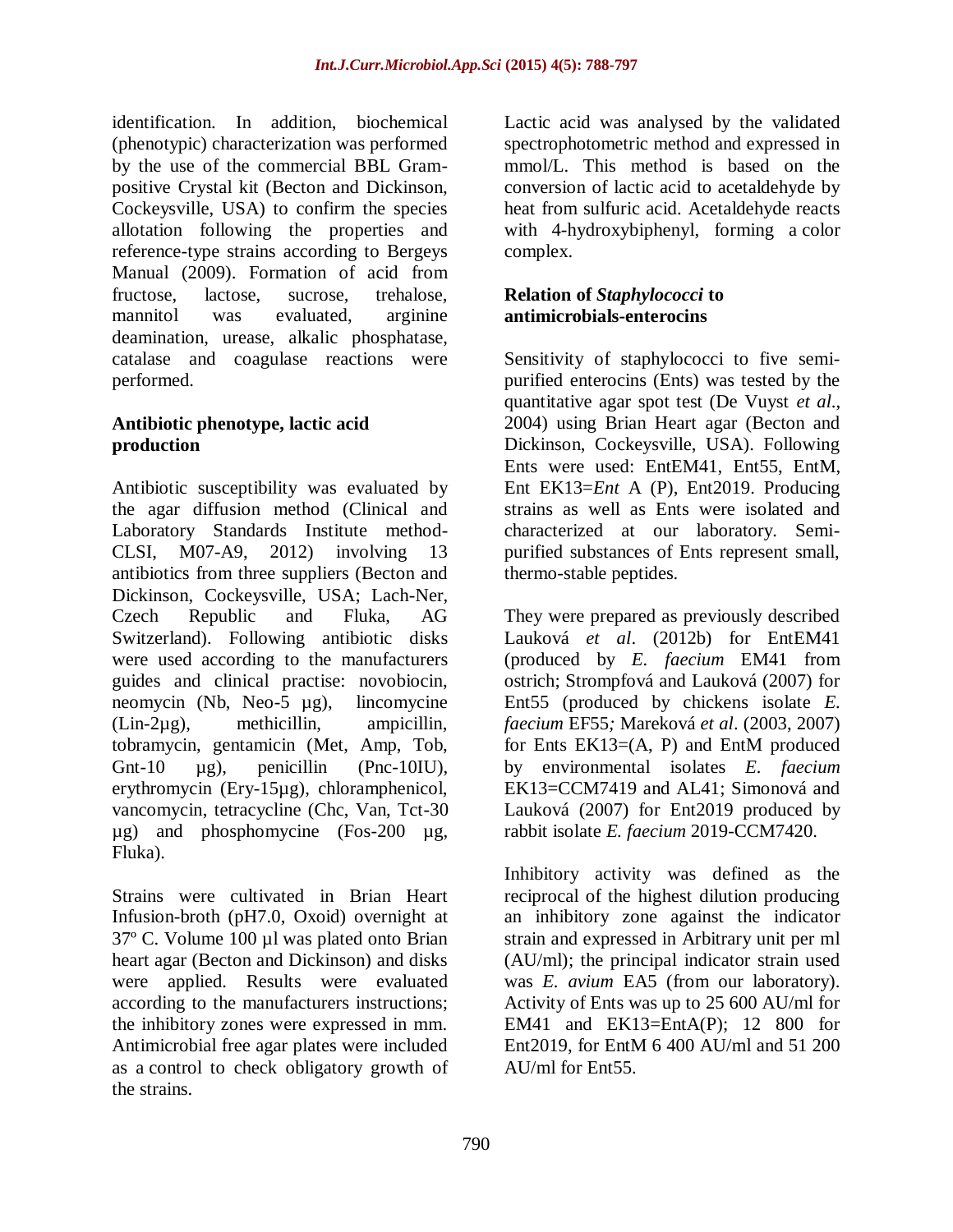# **Results and Discussion**

#### **Staphylococal species identification, lactic acid production**

Staphylocci detected in faecal samples of pheasants reached 3.79±0.9 (log10) CFU/ml. Among 19 randomly picked up colonies, checked for their purity, 12 strains were taxonomically identified, two strains were excluded on the basis of value score identity and five strains were not pure; they were excluded from identification. Based on Maldi-Tof mass spectrometry, 12 isolates were allotted to five different staphylococcal species as follows: one strain *Staphylococcus cohnii* subsp. *cohnii* SCo61, two strains S. *lentus* (SL31, SL32) and *S. hominis* (SHo13, SHo54), six strains *S. succinus* subsp. *succinus* (SU52, SU61, SU62, SU63, SU64, SU65) and one strain *S. hyicus* SHy53. Most strains showed score value in the range 2.000-2.299 or 2.300- 3000 (Table 1); five strains showed score value in the range 1.700-1.999.

Following the characteristics typical for the identified species such as catalase positive reaction, acid formation from fructose, trehalose, lactose, mannitol, sucrose, they were positive as indicated in Bergeys Manual (2); reactions of arginine dihydrolase, urease and alkalic phosphatase were variable. Strains (excluding *S. hyicus* SHy53) were coagulase-negative and catalase-positive.

Lactic acid values in mmol/l are summarized in Table 1. Average value of lactic acid (LA) produced by identified staphylococci was  $1.210 \pm 0.10 \text{ mmol/l}$ . The most production of LA was detected by *S. cohnii* strain SCo61 (1.895  $\pm$  0.015 mmol/l). The least LA value was measured in *S. succinus* SU65 (0.670± 0.100 mmol/l).

#### **Staphylococcal species in relation to antibiotics**

*S. hominis* SHo13 was sensitive to all (13) antibiotics tested (Table 2). One strain was polyresistant-*S. cohnii* SCo61; it showed resistance towards novobiocin, lincomycine, erythromycin, tetracycline, phopshomycine and methicillin. Among six *S. succinus* strains, SU65 was resistant to three antibiotics-to Lin, Tct and Nb. The other five strains *S. succinus* were resistant only to Nb. *S. succinus* SU52 was sensitive with only dubious reaction to vancomycin. Coagulase-positive strain *S. hyicus* SHy53 was biresistant; resistant to two antibiotics-Lin and Ery. Both strains *S. lentus* SL31, SL32 were resitant to Lin; *S. hominis* SHo54 was resitant to Ery. Strains were mostly sensitive to antibiotics (Atb); they were sensitive to tobramycine, ampicillin, gentamicin, penicillin and chloramphenicol. Only one Met<sup>R</sup> strain was detected-*S. cohnii* Sco61. Most strains were sensitive to methicillin, tetracycline, vancomycine and phosphomycine. Six novobiocin-sensitive strains were recorded (SL31, SL32, SHo54, SU52, SHy53, SHo13). On the other hand, six strains were resistant to Nb (SCo61, SU61, SU62, SU63, SU64, SU65, Table 2); three strains (SCo61, SHo54, SU65) were resistant to Ery and two strains were Tct resistant (SCo61, SU65).

#### *In vitro* **sensitivity of staphylococcal species to enterocins**

Staphylococci were sensitive at least to 1 of 5 Ents used (inhibitory activity was in the range  $100-25$  600 AU/ml). Met<sup>R</sup> strain *S*. *cohnii* subsp. *cohnii* SCo61 was sensitive to five Ents (Ent EM41, Ent55, EntM, EntA (P), Ent2019) used with activity 400-12 800 AU/ml. *S. hominis* SHo54 was sensitive to four Ents (Ent55, EntM, EntA (P), Ent2019) except Ent EM41, 100-400 AU/ml, Table 3).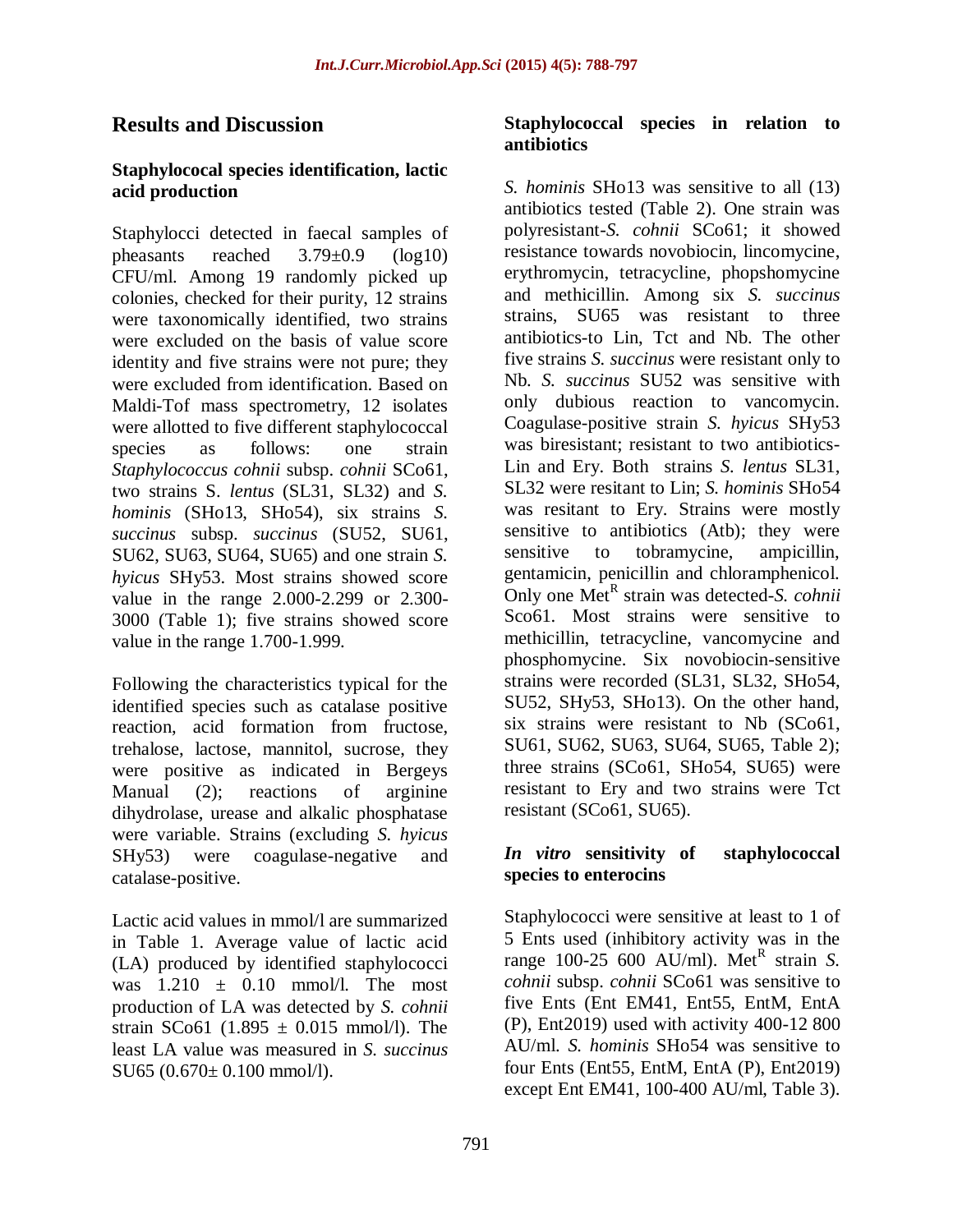*S. lentus* SL31 was sensitive to three Ents (except EntEM41, Ent55 produced by ostrichs and poultry *E. faecium* strains, Table 3). The growth of coagulase-positive *S. hyicus* SHy53 was inhibited only by Ent2019 (100AU/ml, Table 3); it means it was sensitive to Ent2019 and resistant to other Ents. Sensitivity to Ents among six strains *S. succinus* subsp. *succinus* was variable (Table 3); they were sensitive at least to two Ents (SU63, SU64, SU65 with activity 100 AU/ml, table 3) and mostly to four Ents (inhibitory activity range 100-1 600 AU/ml). *S. succinus* subsp. *succinus* SU52 and SU61 were sensitive to three different Ents; SU52 was inhibited by Ents reaching the highest activity up to 25 600 AU/ml). But simultaneously, *S. succinus* subsp. *succinus* strains were less sensitive compared to the other species (except SU52 strain).

It can be stated, that the total counts of staphylococci in faecal samples of pheasants are similar to those counts referred for the other poultry; e.g. Marciňáková *et al*. (2005) reported  $4.78 \pm 0.17$  (log10) CFU/g staphylococci in faeces of turkeys with the most part of coagulase-negative staphylococci (CoNS). In faeces of Japanese quails were staphylococci counted in the amount 2.50±0.13 (log10) CFU/g (Lauková *et al.,* 1991). In this study, species identification was in accordance with higly probable species identification (two strains), secure genus and probable species identification (five strains) and probable genus identification (five strains, Bruker Daltonics, 2008). Based on 16S rRNA sequences (Takashi *et al.,* 2008) strains allotted to five different staphylococcal species can be involved to four clusters/groups: *S. haemolyticus* group including the species *S. hominis, S. hyicus* group with the representant *S. hyicus*, *S. saprophyticus* group with the species *S.* 

*cohnii* and *S. succinus*, *S. sciuri* group including here detected species *S. lentus*. Former mentioned staphylococcal clustering involves 11 clusters. Among 12 strains, 11 are coagulase-negative staphylococci; only *S. hyicus* represents coagulase-positive staphylococci. Biochemical tests also confirmed the species allottation by catalase positive reaction, acid formation from fructose, trehalose, lactose, mannitol, sucrose. Tests of arginine dihydrolase, urease and alkalic phosphatase were variable (Bergeys Manual, 2009). *S. hyicus* Shy53 was coagulase-positive. Key biochemical properties were in accordance with the representants of the detected species described in Bergeys Manual (2009). In ostriches Kandričáková (2014) reported faceal staphylococi allotted to eight species such as *S. equorum*, *S. warneri*, *S. epidermidis*, *S. haemolyticus*, *S. xylosus*, which were not detected in pheasants, but the species S. *succinus, S. cohnii*, *S. hominis* were detected in both, pheasants and ostriches. Moreover, in ostriches also *Kocuria carniphila* was detected (Kandričáková, 2014). Important result is absence of *S. aureus* in examined faecal samples of common pheasants; *S. aureus* belongs to coagulase-positive staphylococci and it is supposed to be disorder stimulating agent. The other identified species (excluding *S. hyicus*) belong to coagulasenegative staphylococci.

Comparing LA values produced by detected staphyloccci from pheasants, they are very similar to those measured in staphylococci from ostriches (Kandričáková, 2014). There, LA values produced by the different staphylococcal species were in the range 0.99 ±0.17 (*S. hominis* SHo3112) to 2.23±0.17 (*S. xylosus* SX242) mmol/l. Staphylococci are involved in LAB, but usually their LA production is significantly lower compared e.g. to enterococci and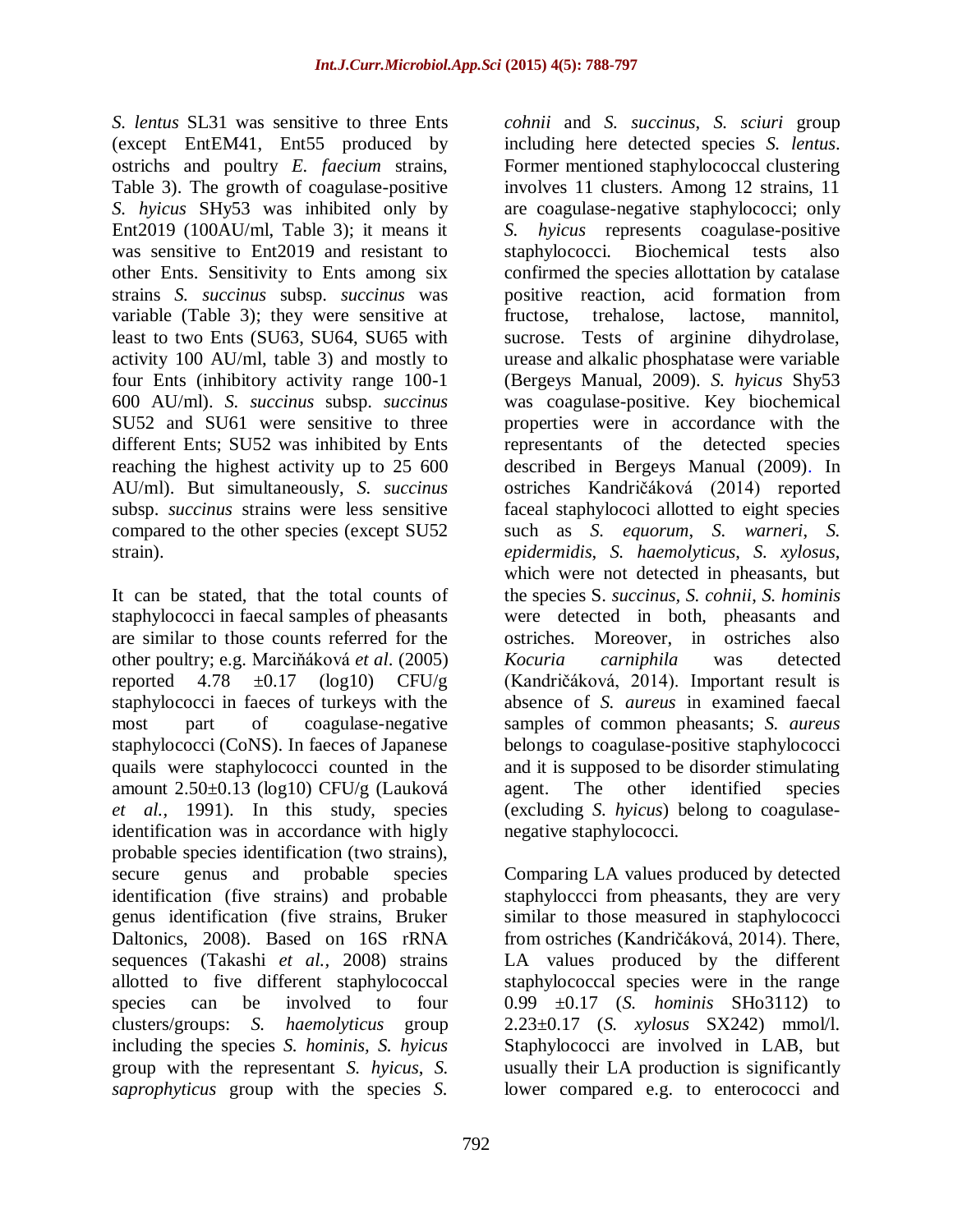lactobacilli. Maybe LA activity by the genera is dependent on the strain origin as shown in our study. However, here are not important differences in LA production among staphylococal species.

Methicillin-resistant CoNS (MRCoNS) constitute a potential health risk in foodderived animals and from this point of view they can have impact on consumers. Therefore, to eliminate the problem or to diminish it, it has been looking for especially "natural" ways. Enterocins are antimicrobial substances of proteinaceous character (Franz *et al*., 2007) which have been indicated to inhibit some bacteria. Inhibition of Met<sup>R</sup> S. cohnii Sco61 isolated from faeces of pheasant reported here is promising result. Based on it we would like to test effect of Ents *in vivo* against this

strain in model experiment (direct infection with it in animal model). Together done, the other staphylococci were more Atb sensitive (except SHy53, Sco61). However, e.g. Mártonová *et al.* (2008) reported staphylococci resistant to Amp and Pnc isolated from brown hare. On the other hand, staphylococci susceptible to Pnc, Amp, Gn or Van were reported by Zdolec *et al*. (2012) similarly as in our study (however, they isolated staphylococci from meat products of wild boar). In spite of the majority of sensitive strains to enterocins in this study, *S. hyicus* SHy53 was inhibited only by Ent2019 (100AU/ml); it showed high resistance to Ent. Studying mode of action of strains resistant to Ents is in paramount importance of scientists and nisin is only one bacteriocin (lantibiotic) in which it was explained (Kramer *et al*., 2004).

| <b>Strains</b>     | Score value | Range  | $LA$ (mmol/l) |  |
|--------------------|-------------|--------|---------------|--|
| S. cohnii          |             |        |               |  |
| Sco <sub>61</sub>  | 1.892       | $^{+}$ | 1.895(0.015)  |  |
| S.lentus           |             |        |               |  |
| SL31               | 1.975       | $^{+}$ | 0.985(0.460)  |  |
| SL32               | 1.946       | $+$    | 1.265(0.210)  |  |
| S. hominis         |             |        |               |  |
| SH <sub>o</sub> 13 | 1.809       | $^{+}$ | 1.185(0.290)  |  |
| Sho $54$           | 2.349       | $+++$  | 1.340(0.290)  |  |
| S. succinus        |             |        |               |  |
| <b>SU52</b>        | 2.276       | $+++$  | 1.400(0.105)  |  |
| SU61               | 2.036       | $++$   | 1.285(0.120)  |  |
| SU62               | 2.165       | $++$   | 1.325(0.230)  |  |
| SU63               | 2.081       | $++$   | 1.195(0.270)  |  |
| SU64               | 2.071       | $++$   | 0.850(0.240)  |  |
| <b>SU65</b>        | 2.153       | $++$   | 0.670(0.100)  |  |
| S. hyicus          |             |        |               |  |
| SHy53              | 1.923       | $+$    | 1.200(0.140)  |  |
|                    |             |        |               |  |

**Table.1** Identification score and range of strains and lactic acid production

Average LA value -1.210 (0.10) mmol/l; Range: range of identification:  $(++) 2.300 - 3000$ ;  $(++)$ 2.000-2.299; (+) 1.700-1.999; 0.000-1.699-not reliable identification; LA-lactic acid is expressed in  $mmol/l + SD$ .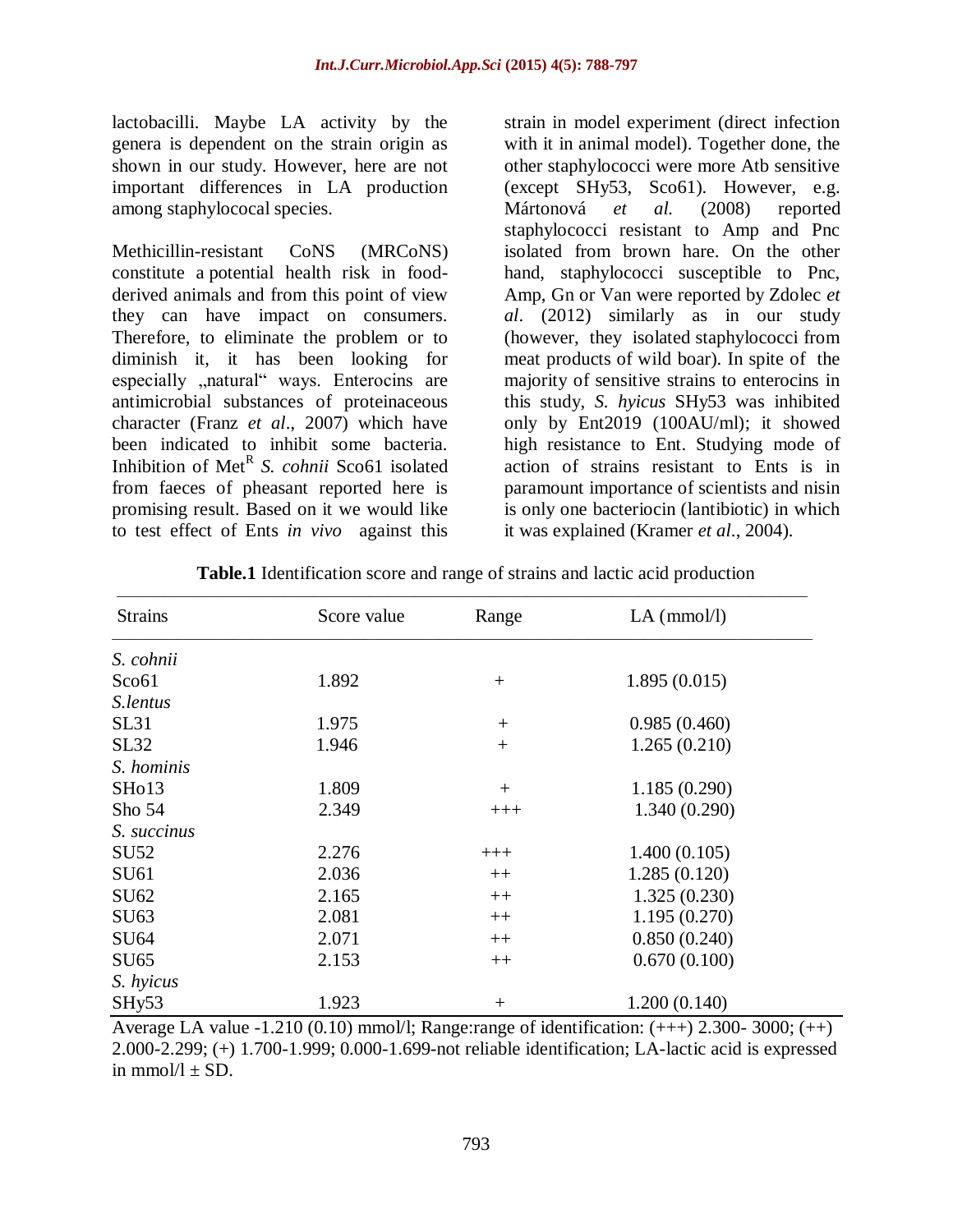|                   | Nb <sup>5</sup> | Met <sup>10</sup> | Lin <sup>2</sup> | $Ery$ <sup>15</sup> | $Tct^{30}$   | Van <sup>30</sup> | $P^{200}$   |
|-------------------|-----------------|-------------------|------------------|---------------------|--------------|-------------------|-------------|
| SC <sub>061</sub> | $\mathbf R$     | $\mathbf R$       | $\mathbf R$      | $\mathbf R$         | $\mathbf R$  | S                 | $\mathbf R$ |
| <b>SL31</b>       | S               | S                 | $\mathbf R$      | S                   | S            | S                 | S           |
| <b>SL32</b>       | S               | S                 | R                | S                   | S            | S                 | S           |
| SH <sub>054</sub> | S               | S                 | S                | $\mathbf R$         | ${\bf S}$    | S                 | S           |
| <b>SU52</b>       | S               | S                 | S                | S                   | S            | d                 | S           |
| SU61              | R               | S                 | S                | S                   | S            | S                 | S           |
| SU62              | $\mathbf R$     | S                 | S                | S                   | S            | S                 | S           |
| SU63              | R               | S                 | S                | S                   | S            | S                 | S           |
| <b>SU64</b>       | R               | S                 | S                | S                   | S            | S                 | S           |
| <b>SU65</b>       | $\mathbf R$     | S                 | R                | S                   | $\mathbb{R}$ | S                 | S           |
| SHy53             | S               | S                 | $\mathbf R$      | S                   | S            | S                 | S           |

**Table.2** Antibiotic profile of identified staphylococci

All strains were sensitive to neomycin (Neo-5 µg), to tobramycin, ampicillin, gentamicin (Tb, Am, Gn, 10 µg) as well as to penicillin- Pn10 IU and to chloramphenicol (Chc-30 µg). *S. hominis* SHo13 was sensitive to all tested antibiotics. S-sensitice, R-resistant, d-dubious; Nb-novobiocin-5µg, Met-methicillin-10µg, Lin-licomycine 2 µg, Tct, Van-tetracycline and vancomycin-30 µg, P-phosphomycine-200 µg

**Table.3** Sensitivity of staphylococci to enterocins (activity of enterocins is expressed in AU/ml)

| <b>Strains</b>     | Enterocins  |                   |                              |         |         |  |  |  |
|--------------------|-------------|-------------------|------------------------------|---------|---------|--|--|--|
|                    | <b>EM41</b> | Ent <sub>55</sub> | EntM                         | EntA(P) | Ent2019 |  |  |  |
| S. cohnii          |             |                   |                              |         |         |  |  |  |
| Sco61              | 400         | 800               | 6400                         | 12 800  | 12 800  |  |  |  |
| S.lentus           |             |                   |                              |         |         |  |  |  |
| <b>SL31</b>        |             |                   | 100                          | 800     | 400     |  |  |  |
| <b>SL32</b>        | 400         | 800               | 800                          | 3 200   | 400     |  |  |  |
| S. hominis         |             |                   |                              |         |         |  |  |  |
| SH <sub>o</sub> 13 | 800         | 800               | 100                          | 100     | 400     |  |  |  |
| Sho 54             |             | 400               | 400                          | 100     | 200     |  |  |  |
| S. succinus        |             |                   |                              |         |         |  |  |  |
| <b>SU52</b>        | 800         | 25 600            |                              | 25 600  |         |  |  |  |
| <b>SU61</b>        |             | 400               |                              | 800     | 100     |  |  |  |
| SU62               | 100         | 400               | 400                          | 1 600   |         |  |  |  |
| SU63               |             | 100               | $\overline{\phantom{a}}$     | 100     |         |  |  |  |
| SU64               |             |                   | $\qquad \qquad \blacksquare$ | 100     | 100     |  |  |  |
| <b>SU65</b>        |             | 100               | $\overline{\phantom{a}}$     | 100     | -       |  |  |  |
| S. hyicus          |             |                   |                              |         |         |  |  |  |
| Shy <sub>53</sub>  |             |                   |                              |         | 100     |  |  |  |

EntEM41 produced by *Enterococcus faecium* EM41 from ostrich, Ent55 produced by *E. faecium* EF55 from chciken, EntM, Ent A(P) produced by *E. faecium* AL41 and EK13-CCM7419 of environrnental origin, Ent2019 produced by *E. faecium* EF2019-CCM7420 from rabbits faeces; – no inhibition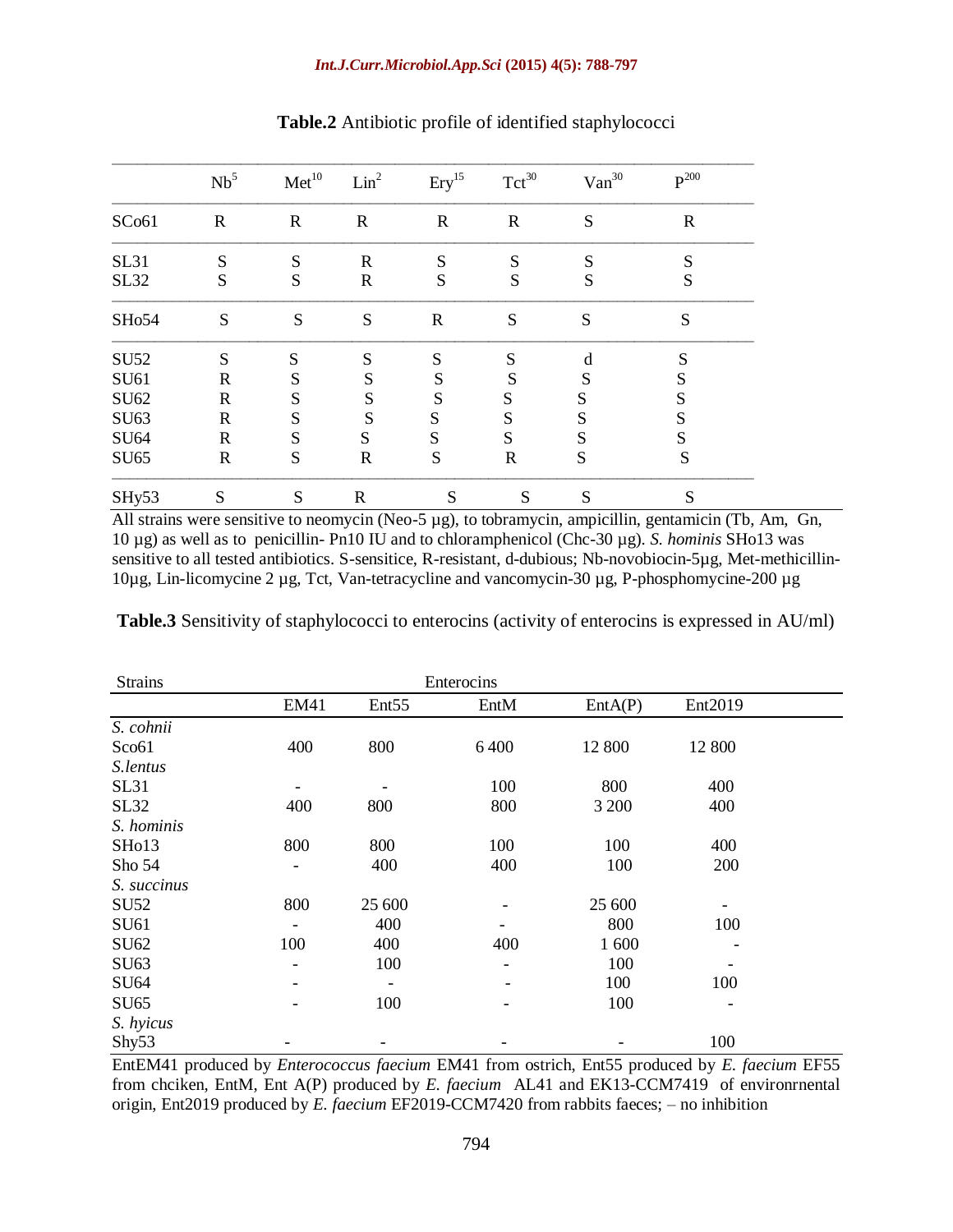However, Atb polyresistant strain and moreover Met<sup>R</sup> S. *cohnii* SCo61 was sensitive to enterocins used- its growth was inhibited by Ents. It is promising result for further use of Ents to treat Met<sup>R</sup> strains or to cure/prevent their occurrence by Ents. As former mentioned, we have beneficial experiences with antimicrobial effect of Ents in *in vitro* conditions (Lauková *et al*., 2003) as well as *in vivo* experiments in farms/husbandries; not only count of staphylococci were reduced but also e.g. coliforms and in poultry even tendency to reduce *Salmonella* spp. and *Campylobacter* spp. was noted (Lauková *et al.,* 2004; Pogány Simonová *et al*., 2009; Ščerbová and Lauková, 2014).

Effect of enterocins were directed not only against spoilage bacteria but also to stimulate the immunity in the host organism by an increase of phagocytic activity as reported in the case of Ent2019 or EntM application in rabbits (Pogány Simonoá *et al.,* 2009; Lauková *et al.,* 2012b). Moreover, Husáková *et al.* (2014) reported positive effect of EntM-producing strain *E. faecium* AL41 in broiler chickens pretreated with AL41 strain and infected with *Salmonella* Enteritidis. They recorded an increase in concentration of secretory IgA (sIgA) in the intestine flush of *E. faecium* group of chickens at day 4 after *Salmonella* infection.

It can be concluded, among 19 randomly picked up colonies of faecal samples of common pheasants, 12 strains were taxonomically identified by Maldi-Tof mass spectrometry and phenotypization and allotted to five different staphylococcal species; it indicates species variability of staphylococci in the digestive tract of pheasants. The most value of LA was produced by *S. cohnii* strain SCo61. Strains, Met<sup>R</sup> SCo61 including were sensitive to enterocins. Our results contribute to the

basic research as well as to application possibility of enterocins to control microbiota in animals.

# **Acknowledegment**

This work was suported by the projects 2/0002/11 and 2/0004/14 by the Slovak Scientific Agency Vega. We are grateful to Mrs. Margita Bodnárová for her skillful laboratory assisstance and Dr. Ľubica Chrastinová and Dr. Slamečka for their kindness to contact us with the breeders. We also thank to Dr. Viola Strompfová, Dr. Jana Ščerbová and Dr. Renáta Szabóová for their help with spreading of samples onto cultivation media. Dr. Katka Dubíková assissted during Maldi-Tof identification. All authors have no conflict of interest to declare. All authors have no funding sources to declare.

# **References**

- Bruker Daltonics Biotyper 2.0. 2008. Software for microorganism identification and classification user manual.
- Bergeys Manual of Systematic Bacteriology, 2nd Eds. Springer, New York. 2009. Vol. 3, De Vos, Garrif, Jones, Krieg, Ludwig, Rainey, Schleifer and Whiley IBN 0- 387- 95041- 9.
- Clinical and Laboratory Standards Institute (CLSI). 2012. Performance Standards for Antimicrobial Susceptibility testing Twenty-second Informational Supplement. CLSI=NCCLS M100-S22. Clinical and Laboratory Standards Institute, Wayne, PA, USA.
- De Vuyst, L., Callewaert, R., Pot, B. 1996. Characterization of antagonistic activity of *Lactobacillus amylovorus* DCE471 and large scale isolation of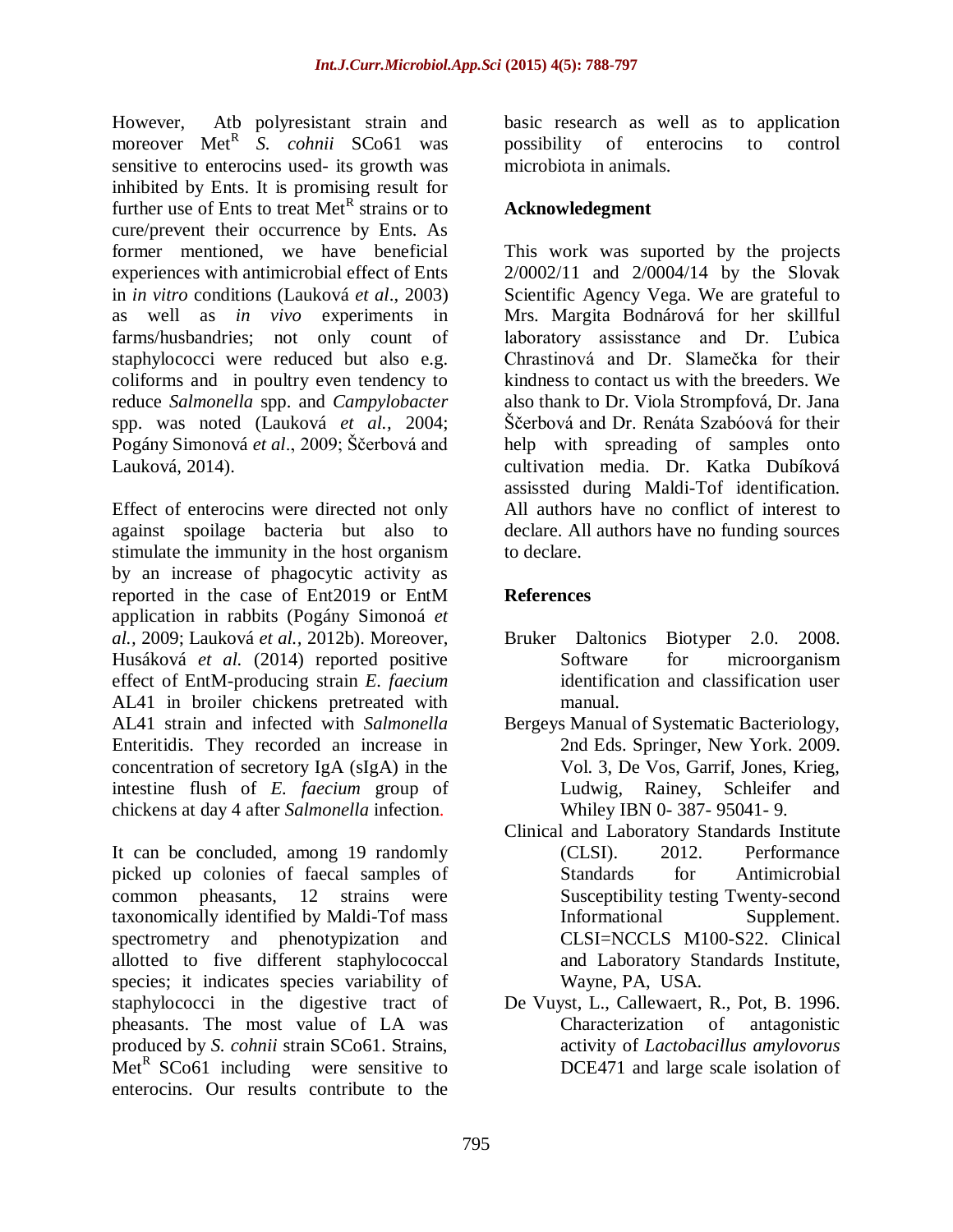its bacteriocin amylovorin L471. *Syst. Appl. Microbiol*., 19: 9-20.

- Franz, CH. M.A.P., van Belkum, M.J., Holzapfel, H.W., Abriouel, H., Gálvéz A.2007. Diversity of enterococcal bacteriocins and their grouping in a new classification scheme. *FEMS Microbiol. Rev*., 31:293-310.
- Husáková, E., Bobíková, K., Stašová, D. 2014. Total IgA in spleen, bursa and intestine of chickens pretreated with *Enterococcus faecium* AL41 and challenged with *Salmonella Enteritidis* PT4. *Food Agric. Immunol.* doi.org/10.1080/09540105.2014.918 587
- Kandričáková, A. 2014. Additive bacteria and their use for health. PhD thesis (eds) University of Veterinary Medicine and Pharmacy –Institute of Animal Physiology SAS, Košice, Slovakia, pp. 1-181.
- Kandričáková, A., Lauková, A. 2014. Faecal lactobacilli from common pheasants and their characterization. *Afr. J. Microbiol. Res*., 8: 2085-2089
- Kramer, N.E., Smid, E., Kok, J., de Kruijff, B., Kuipers, O.P., Breukink, E.2004. Resistance of Gram-positive bacteria to nisin is not detrmined bz Lipid II levels. *FEMS Microbiol. Lett.,* 239:157-161.
- Kuzniacka, J., Adamski, M., Bernacki, Z.2007. Effect of age and sex of pheasants (*Phasianus colchicus*) on selected physical properties and chemical composition of meat. *Ann. Anim. Sci.,* 7**:** 45-53.
- Lauková, A., Kmeť, V., Boďa, K. 1991. Microflora of Japanese quail under space flight conditions. *Cur. Trends Cosmic Biol*., 13: 225-230.
- Lauková, A., Mareková, M., Štyriak, I . 2003. Inhibitory effect of different

enterocins against faecal bacterial isolates. *Berl. Muench. Tierarztl. Wschr*., 116:37-40.

- Lauková, A., Guba, P., Nemcová, R., Mareková, M. 2004. Inhibition of *Salmonella enterica* serovar Dusseldorf by enterocin A in gnotobiotic Japanes e quails. *Vet. Med.-Czech,* 49:47-51.
- Lauková, A., Kandričáková, A., Strompfová, V., Imrichová, J.2012a. Species of staphylococci, enterococci and lactobacilli detected in faeces of common *pheasants (Phasianus colchicus*). *Slov. Vet. J*., 32: 92-93.
- Lauková, A., Chrastinová, Ľ., Pogány Simonová, M., Strompfová, V., Plachá, I., Čobanová, K., Formelová, Z., Chrenková, M., Ondruška, Ľ.2012b. *Enterococcus faecium* AL41, its Enterocin M and their beneficial use in rabbits husbandry. *Prob. Antimicrob. Prot.*, 4: 243-249.
- Lauková, A., Strompfová, V., Plachá, I., Čobanová, K., Faix, Š., Pogány Simonová, M.2015a Beneficial effect of enterocin-M producing, probiotic strain *Enterococcus faecium* AL41 in model experiment with hens. *Global J. Anim. Sci. Res*., 3:206-213.
- Lauková, A., Kandričáková, A., Ščerbová, J. 2015b. Use of bacteriocin-producing, probiotic strain *Enterococcus faecium* AL41 to control intestinal microbiota in farm ostriches. *Lett. Appl. Microbiol*. doi:10.1111/lam.12409
- Lukasiewicz, M., Michalcyuk, M., Glogowski, R., Balcerak, M., Popcyk, B.2011. Carcass efficiency and fatty acid content of farmed pheasants (*Phasianus colchicus*) meat. *Ann. Anim. Sci***.,** 49**:** 199-203.
- Marciňáková, M., Strompfová ,V., Boldižárová, K., Simonová, M.,